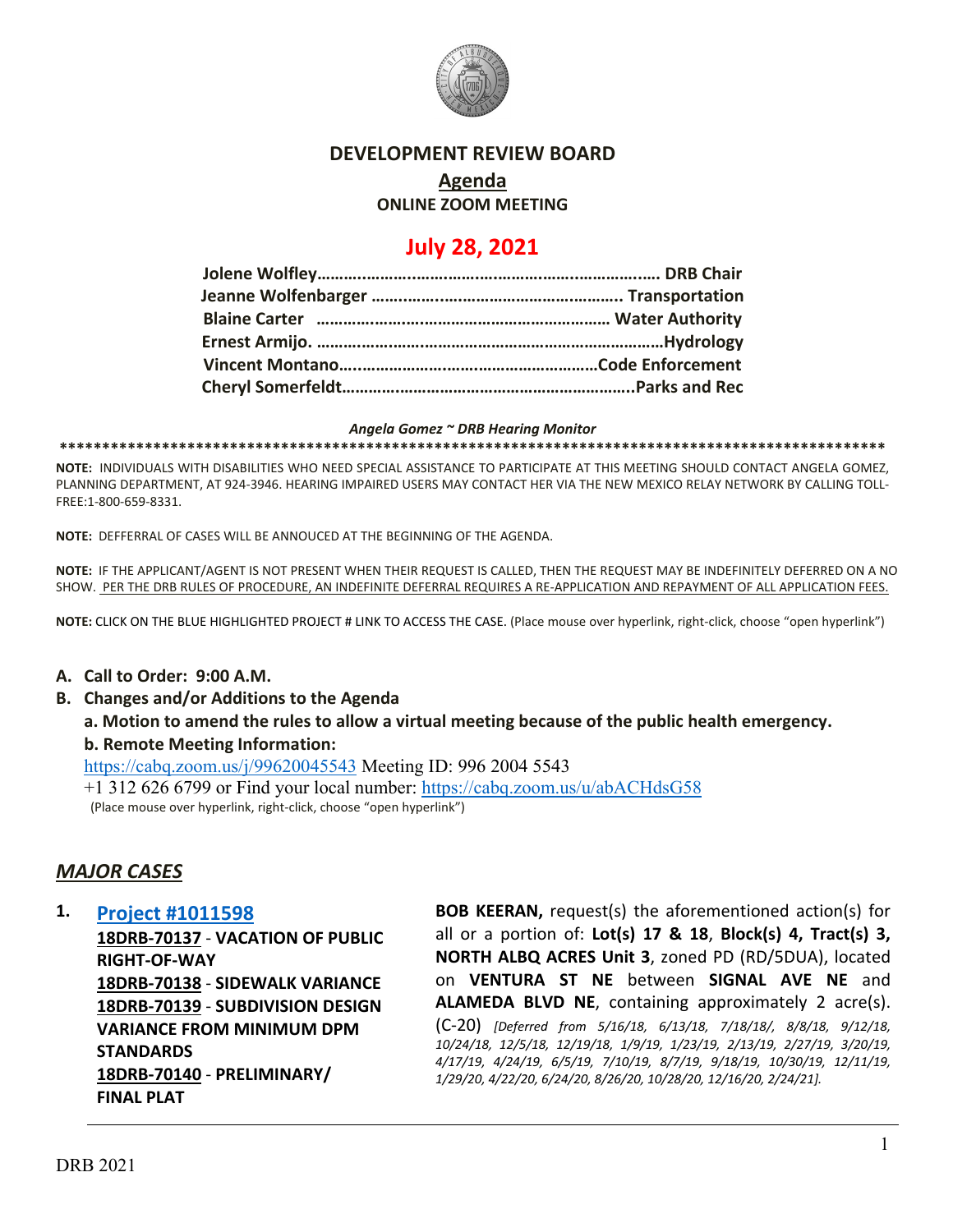| 2. | PR-2021-005473<br>SI-2021-00709 - SITE PLAN                                                                                                | HUITT ZOLLARS INC. - SCOTT EDDINGS agent for AARON<br><b>CARLSON</b> requests the aforementioned action(s) for all or a<br>portion of: LOT 24 UNIT 1, LADERA BUSINESS PARK<br>SUBDIVISION zoned NR-C, located at 7801 LA MORADA PL<br>and UNSER containing approximately 2.7 acre(s).<br>$(H-9)$ [Deferred from 6/9/21]                                                          |
|----|--------------------------------------------------------------------------------------------------------------------------------------------|----------------------------------------------------------------------------------------------------------------------------------------------------------------------------------------------------------------------------------------------------------------------------------------------------------------------------------------------------------------------------------|
|    |                                                                                                                                            | <b>PROPERTY OWNERS: PACIFIC CACTUS, LLC</b><br>REQUEST: TO DEVELOP AN UNIMPROVED LOT WITHIN THE LADERA<br><b>BUSINESS PARK</b>                                                                                                                                                                                                                                                   |
|    |                                                                                                                                            | ** AGENT REQUESTS DEFERRAL TO AUGUST 11TH, 2021.                                                                                                                                                                                                                                                                                                                                 |
| 3. | PR-2020-004138<br>SI-2021-00574- SITE PLAN DRB                                                                                             | JEEBS AND ZUZU LLC agent for MESA APARTMENTS LLC<br>requests the aforementioned action(s) for all or a portion<br>of: TRACT A-4, MESA DEL SOL INNOVATION PARK zoned<br>PC, located on UNIVERSITY BLVD and BOBBY FOSTER RD SE<br>containing approximately $14.45$ acre(s). (R-15 & R-16)<br>[Deferred from 5/19/21, 5/26/21, 6/23/21, 7/14/21]                                    |
|    |                                                                                                                                            | PROPERTY OWNERS: MESA APARTMENTS LLC/MDS INVESTMENTS LLC<br>REQUEST: SITE PLAN DRB FOR 318 UNIT MULTI-FAMILY COMPLEX                                                                                                                                                                                                                                                             |
| 4. | PR-2021-005508<br>SI-2021-00809 - SITE PLAN                                                                                                | GARCIA/KRAEMER & ASSOCIATES agent for JP MORGAN<br>CHASE C/O SUNIL DUBEY requests the aforementioned<br>action(s) for all or a portion of: TRACT A-1-A-1, THE PLAZA<br>AT PASEO DEL NORTE zoned MX-M, located at 9261 COORS<br>BLVD between PASEO DEL NORTE NW and IRVING BLVD<br>NW containing approximately 25.97 acre(s). (C-13) [Deferred<br>from 6/23/21, 6/30/21, 7/14/21] |
|    |                                                                                                                                            | PROPERTY OWNERS: CPP PASEO I LLC & CPP PASEO II LLC<br>REQUEST: CONSTRUCTION OF A 3291 SQUARE FOOT BANK BUILDING<br>WITH DRIVE THRU ON A 1.257 ACRE PAD SITE WITHIN AN EXISTING<br>25.97 ACRE SHOPPING CENTER SITE                                                                                                                                                               |
| 5. | PR-2020-004457<br>SD-2021-00025 - PRELIMINARY PLAT<br>VA-2021-00033 - VARIANCE<br>VA-2021-00034 - TEMPORARY DEFERRAL<br><b>OF SIDEWALK</b> | RIO GRANDE ENGINEERING agent for BARBARA MUELLER<br>request(s) the aforementioned action(s) for all or a portion<br>of TRACT 22 VOLCANO CLIFFS SUBD UNIT 6<br>LOT 22,<br>VOLCANO CLIFFS UNIT 6 zoned RA-1, located on QUIVIRA<br>DR between VISTA VIEJA AVE and RETABLO RD containing<br>approximately 6.0 acre(s). (D-9)[Deferred from 3/3/21, 5/26/21,<br>7/21/21              |
|    |                                                                                                                                            | <b>PROPERTY OWNERS: MUELLER BARBARA A</b><br>REQUEST: PRELIMINARY PLAT, VARIANCE, TEMP SIDEWALK DEFERRAL                                                                                                                                                                                                                                                                         |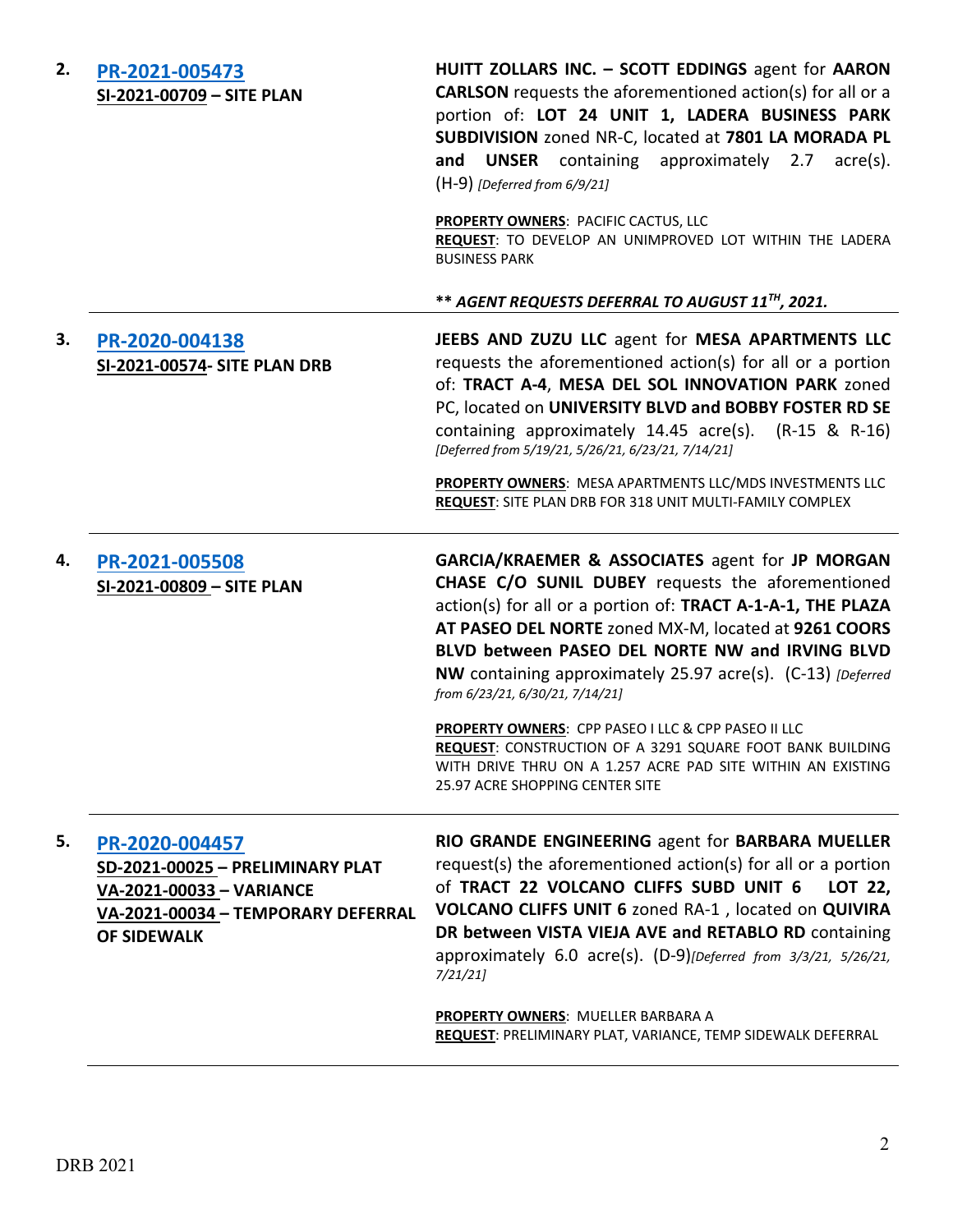| 6. | PR-2020-004595<br>SD-2021-00111 - PRELIMINARY PLAT<br>VA-2021-00216 - SIDEWALK WAIVER | JAG PLANNING & ZONING agent for 505 SOLUTIONS LLC<br>requests the aforementioned action(s) for all or a portion<br>of: PARCELS A & B AND PARCELS 1 & 3, LANDS OF<br><b>RANCH ESTATES &amp;</b><br><b>ALBUQUERQUE</b><br><b>LANDS</b><br><b>OF</b><br>ALBUQUERQUE ACADEMY zoned PD, located on<br><b>WALKERWAY ST. NE between SPAIN RD NE and ACADEMY</b><br>RD NE containing approximately 4.650 acre(s). (E-22)<br>[Deferred from 6/30/21] |
|----|---------------------------------------------------------------------------------------|---------------------------------------------------------------------------------------------------------------------------------------------------------------------------------------------------------------------------------------------------------------------------------------------------------------------------------------------------------------------------------------------------------------------------------------------|
|    |                                                                                       | <b>PROPERTY OWNERS: 505 SOLUTIONS LLC</b><br>REQUEST: CREATE 11 LOTS FROM 4 PARCELS (6 LOTS), CREATE TWO<br>TRACTS FOR EASEMENTS, VACATE EASEMENTS AND<br>GRANT<br><b>EASEMENTS</b>                                                                                                                                                                                                                                                         |

# *MINOR CASES*

| 7. | PR-2020-004595                      | JAG PLANNING & ZONING agent for 505 SOLUTIONS, LLC            |
|----|-------------------------------------|---------------------------------------------------------------|
|    | SD-2021-00122 - VACATION OF PUBLIC  | requests the aforementioned action(s) for all or a portion    |
|    | <b>EASEMENT 7 foot</b>              | of: PARCELS A & B AND PARCELS 1 & 3 zoned R-1D, located       |
|    | SD-2021-00123 - VACATION OF PRIVATE | on WALKERWAY ST between SPAIN RD NE and ACADEMY               |
|    | <b>EASEMENT 15 foot</b>             | containing approximately 4.650 acre(s). (E-22) [Deferred from |
|    | SD-2021-00124 - VACATION OF PRIVATE | 6/30/21                                                       |
|    | <b>EASEMENT 20-foot waterline</b>   | <b>PROPERTY OWNERS: 505 SOLUTIONS, LLC</b>                    |
|    |                                     | REQUEST: VACATION OF A PUBLIC UTILITY EASEMENT AND VACATION   |
|    |                                     | OF 7 FOOT AND 15 FOOT PRIVATE ACCESS EASEMENTS.               |

**8. [PR-2021-005390](http://data.cabq.gov/government/planning/DRB/PR-2021-005390/DRB%20Submittals/PR-2021-005390_July_28_2021%20(P&F)/DRB_app_final_PR-2021-005390_Rev.pdf) SD-2021-00153 – PRELIMINARY/FINAL PLAT Sketch plat 5-5-2021**

**CSI – CARTESIAN SURVEY'S** agent for **GREATER ALBUQUERQUE HOUSING PARTNERSHIP** requests the aforementioned action(s) for all or a portion of: **LOTS 1 THRU 22** zoned MX-M, located at **5000 CENTRAL AVE SE between JACKSON ST SE and MONZANO ST NE** containing approximately 1.5900 acre(s). (K-17**)**

**PROPERTY OWNERS**: GREATER ALBUQUERQUE HOUSING PARTNERSHIP **REQUEST**: CREATE ONE NEW LOT FROM 22 EXISTING LOTS BY LOT LNE ELIMINATION, DEDICATION OF ADDITIONAL RIGHT-OF-WAY, GRANT EASEMENTS.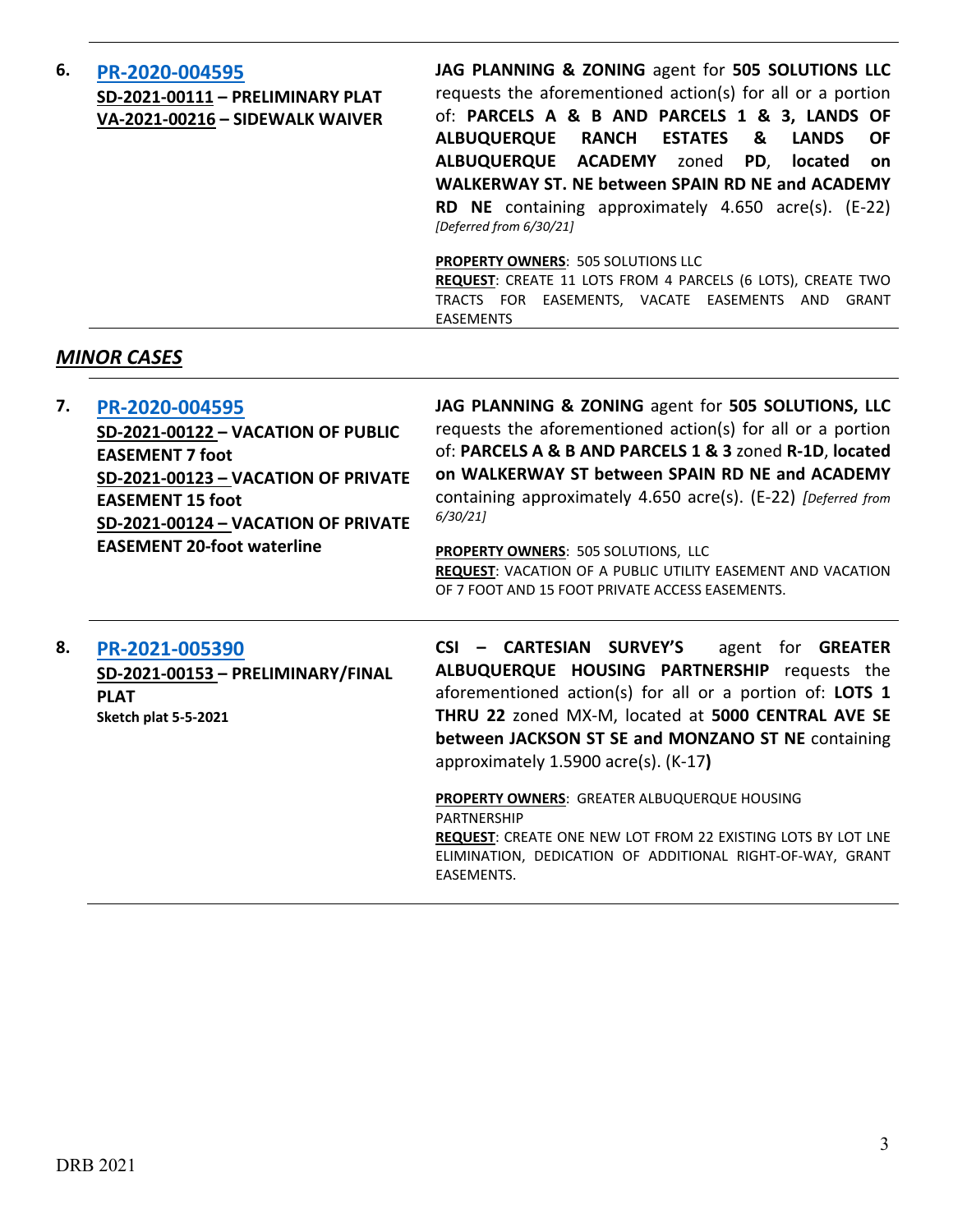| 9.  | PR-2020-004256<br>SD-2021-00141 - PRELIMINARY/FINAL<br><b>PLAT</b><br><b>Sketch plat 8-19-2020</b> | CSI - CARTESIAN SURVEYS, INC. agent for GLEN EFFERTZ<br>requests the aforementioned action(s) for all or a portion<br>of: TRACT A, LAND OF GLEN EFFERTZ zoned R-1B, located<br>at 2918 MOUNTAIN RD NW between LAGUNA SECA LANE<br>NW and MONTOYA ST NW containing approximately<br>0.8661 acre(s). (J-12) [Deferred from 7/21/21]<br>PROPERTY OWNERS: MELINDA GARCIA & GLEN EFFERTZ<br>REQUEST: REQUEST PLAT REVIEW FOR MINOR SUBDIVISION CREATING<br>TWO NEW TRACTS FROM ONE EXISTING TRACT, GRANT EASEMENTS                                                                                                                                                                                                                                                                                                                                                     |
|-----|----------------------------------------------------------------------------------------------------|-------------------------------------------------------------------------------------------------------------------------------------------------------------------------------------------------------------------------------------------------------------------------------------------------------------------------------------------------------------------------------------------------------------------------------------------------------------------------------------------------------------------------------------------------------------------------------------------------------------------------------------------------------------------------------------------------------------------------------------------------------------------------------------------------------------------------------------------------------------------|
| 10. | PR-2020-004748<br>SD-2021-00152 - PRELIMINARY/FINAL<br><b>PLAT</b><br><b>Sketch plat 12-2-2020</b> | TIM SOLINSKI agent for AUI INC. requests the<br>aforementioned action(s) for all or a portion of: *62 4 ARMIJO<br>BROS ADDN LOTS 62, 63 & 64 & LOTS R, S & T & ALLEY ADJ LT, LOTS 1-5<br>ALL LOT 6 EXC A SELY PORTION BLK C OF THE MANDELL BUSINESS AND<br>RESIDENCE ADDN AND AN UNPLATTED STRIP OF LAND W OF AND ADJ<br>THERE, PORTION OF LOTS 7 & 8 BLOCK C MANDELL BUSINESS AND<br>RESIDENCE ADDN & PORTION OF P & Q PERFECTO MARIANO JESUS<br>ARMIJO ADD, TRACT A2 PLAT OF TRACTS A-1 & A-2,<br>zoned MX-FB-UD, located at ONE CIVIC PLAZA & 400<br><b>MARQUETTE between MARQUETTE and TIJERAS</b><br>containing approximately 2.2273 acre(s). (J-14)<br>PROPERTY OWNERS: BERNALILLO COUNTY, CITY OF ALBUQUERQUE<br>REQUEST: REPLAT TO CONSOLIDATE 22 LOTS/TRACTS INTO 2 TRACTS,<br>DEDICATE ADDITIONAL PUBLIC RIGHTS-OF-WAY AND TO GRANT<br><b>EASEMENTS</b> |
|     | 11. PR-2019-002609<br>SD-2020-00217 - PRELIMINARY/FINAL<br><b>PLAT</b>                             | ARCH + PLAN LAND USE CONSULTANTS agent(s) for JABRE<br><b>INVESTMENTS LLC</b> request(s) the aforementioned action(s)<br>for all or a portion of: LOT 14, FLORAL GARDENS, zoned R-<br>1, located at 2454 ROSE NW between FLORAL RD and<br>SARITA AVE, containing approximately 0.4117 acre(s). (H-<br>13) [Deferred from 12/16/20, 1/27/21, 2/24/21, 3/31/21, 4/28/21, 5/19/21,<br>6/23/21<br>PROPERTY OWNERS: JABRE INVESTMENTS LLC<br><b>REQUEST: CREATE 2 LOTS FROM 1 EXITING LOT</b>                                                                                                                                                                                                                                                                                                                                                                          |

**\*\*** *AGENT REQUESTS DEFERRAL TO SEPTEMBER 1, 2021.*